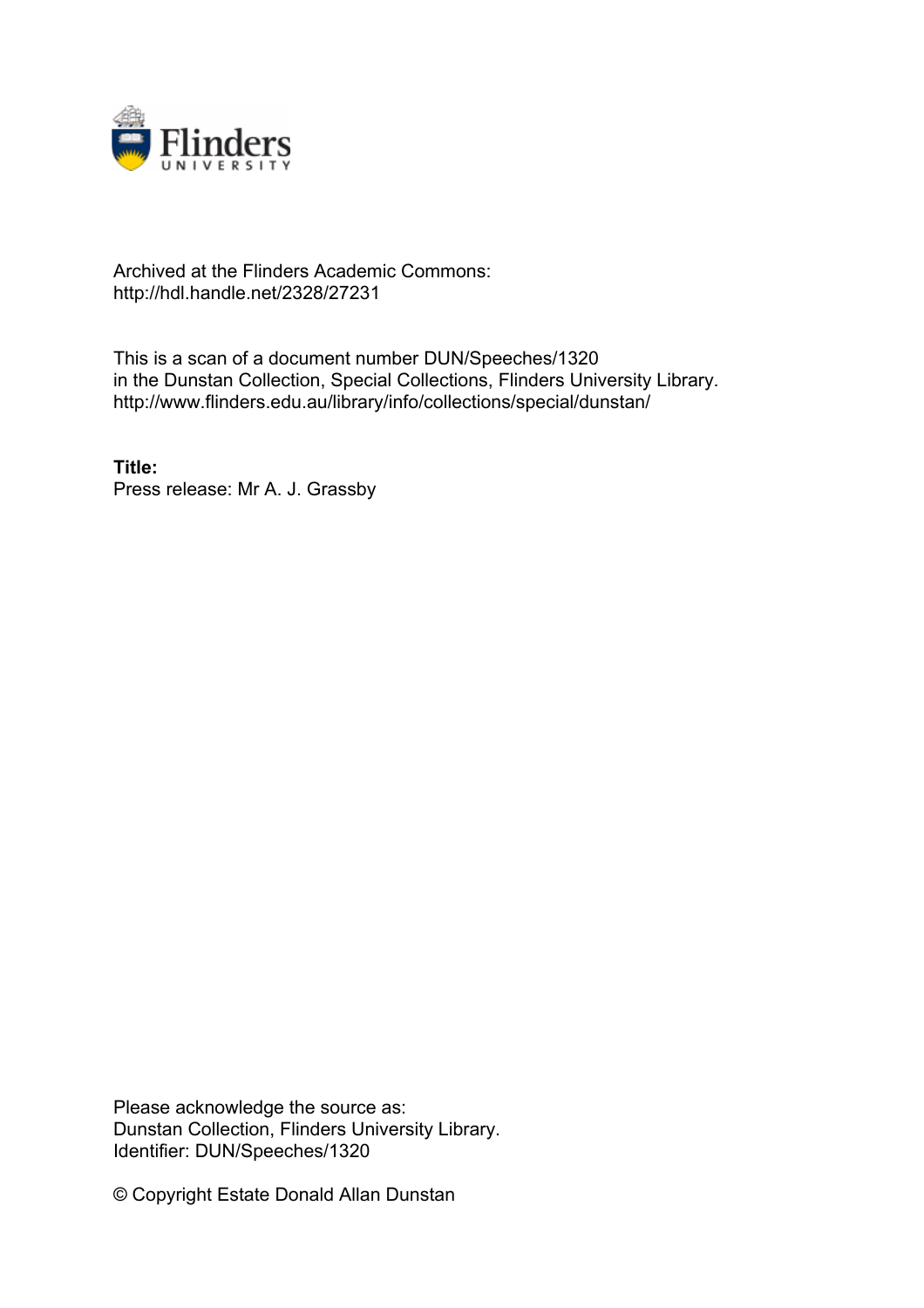PRESS STATEMENT FROM THE COMMONWEALTH MINISTER FOR IMMIGRATION. MR. A.J. GRASSBY.

6.1.73

*Jl2o ^* 

The Federal Immigration Minister, Mr. Grassby, will visit Adelaide on January 22.

Mr. Grassby said today that this would be the first of his official visits to the capital cities of Australia.

The visit was designed to meet the officers of the Department of Immigration and the members of the Good Neighbour Council and to discuss new initiatives in migration, citizenship and settlement.

Mr. Grassby said that he had decided to visit South Australia first because of the outstanding contribution made by migrants to the development of the State in the post war years, particularly migrants from Britain.

"The progress made by South Australia had put it in the vanguard of Australian development and because of its continuing plans for expansion and my intense interest in the new city project I wanted, to make this my first capital city visit in the new portfolio of Immigration."

Mr. Grassby said that he was also anxious to clear up some misunderstandings which had arisen in connection with the new initiatives announced on citizenship.

He said there had been some distortions which indicated a lack of understanding of the present position and what was intended.

The Minister said that he was very concerned that British migrants had been considerably neglected in the overall efforts on citizenship and they had in fact often been left with a mistaken impression which had caused embarrassment and resentment. For example, the impression that had been given over the last twenty years was that they had automatic Australian citizenship. This had never been the case.

Often the British migrant discovered this when he applied for a passport and he was told that he was not an Australian citizen and that he could not receive'an Australian passport and he was referred.to an embassy or high commission.

"I fully share the disappointment of the people who have come to see me about this over the years because they had been left with a totally false impression."